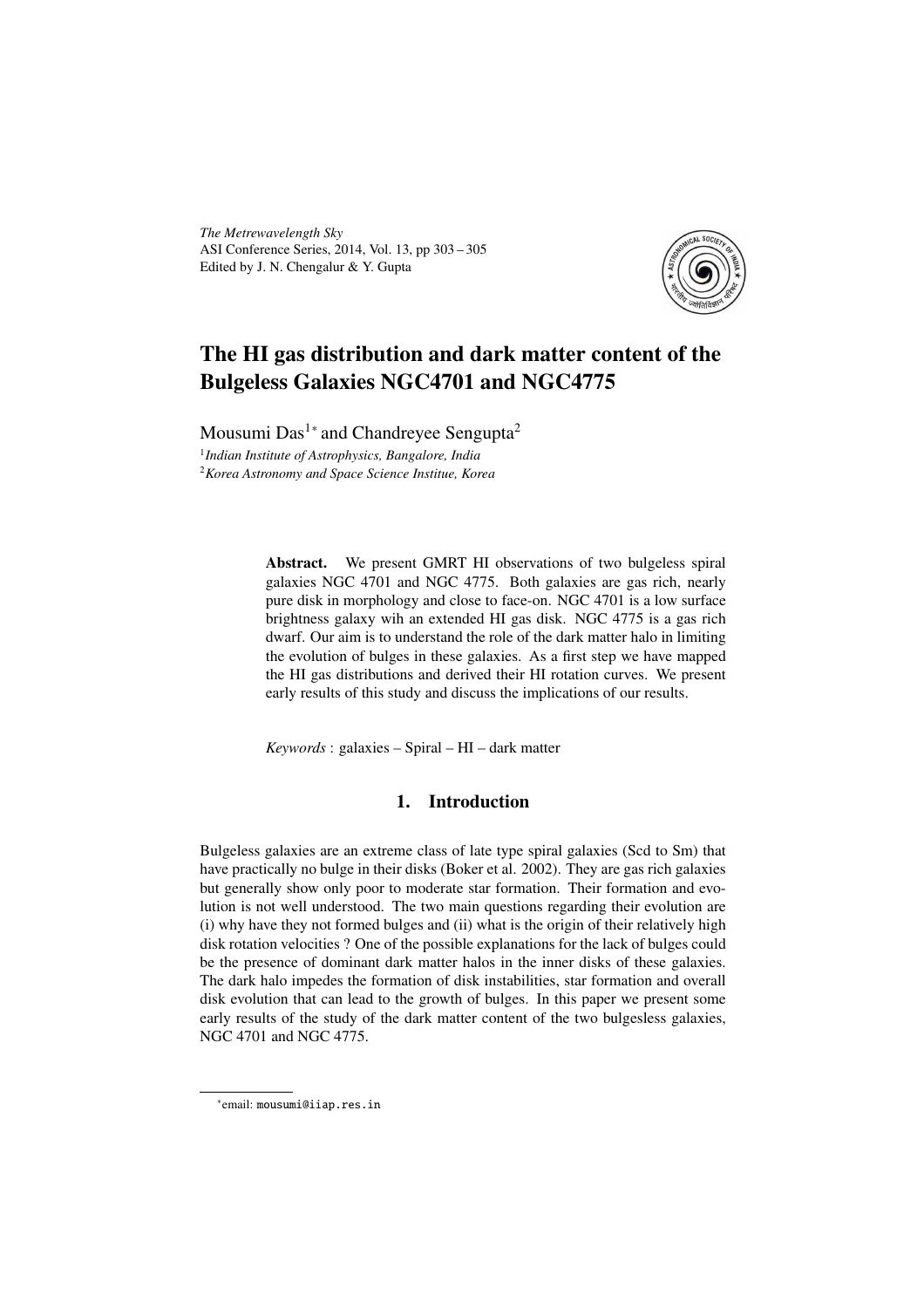

Figure 1. The figure on the left low reolution rotation curve of NGC4701. The gas extends out to 160" or 11.2 Kpc. The figure on the rght is the medium resolution rotation curve of NGC 4775. The gas extends out to  $60''$  or  $7.5$  Kpc.

#### 2. Bulgeless spiral galaxies NGC 4701 and NGC 4775

We observed the HI emission in the two bulgeless spiral galaxies NGC4701 and NGC4775 using the GMRT during November, 2009. The data was analysed using AIPS. The HI intensity, velocity field and velocity dispersion (moment2) maps were derived for both galaxies. The moment 1 maps were used to derived the rotation curves using the software package NEMO (Teuben et al. 1995). The galaxy sizes and disk profiles were determined using GALFIT (Peng et al. 2010).

NGC 4701 : The SDSS B band optical profile shows that the galaxy is a low surface brightness spiral, with an extended HI disk that is approximately 6 times as large as the optical disk. We have measured its stellar mass using the its K band luminosity and the appropriate M/L ratio. We have summed up the stellar, HI and molecular hydrogen  $(H<sub>2</sub>)$  gas masses to derive the total baryonic mass. The HI rotation curve was used to determine the dynamical mass (Figure 1). We find that the baryonic mass is only 6% of the dynamical mass. Hence NGC 4701 is a dark matter dominated galaxy. NGC 4775 : It is also gas rich but the HI disk radius is only 1.3 times the stellar disk. The HI disk appears to be lopsided and its velocity field is extended along the major axis which suggests the presence of a small bar or gas inflows. We derived its stellar mass from its K band luminosity. We added up the stellar, HI and  $H_2$  gas masses to determine the the total baryonic mass and compared it to the dynamical mass. The baryonc mass is about 50% of the dynamical mass in NGC4775. Hence this galaxy is not as dark matter dominated as NGC4701.

## 3. Conclusions

We find that in terms of mass, NGC 4701 is dark matter dominated whereas NGC 4775 is not. In future work we will compare the dark matter content in the inner disks of these galaxies to fully understand the effect of dark matter on bulge evolution.